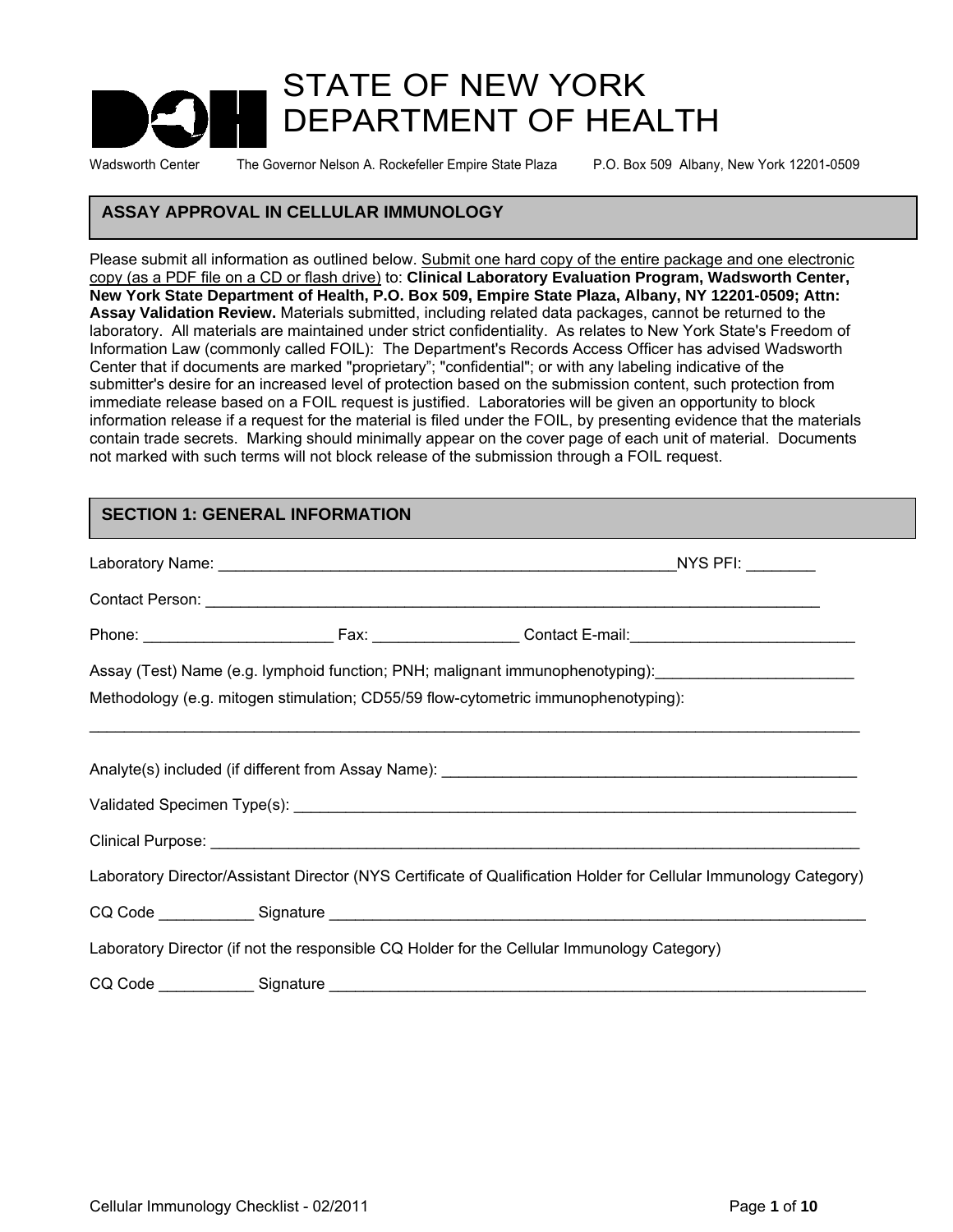#### **Guidance for Cellular Immunology Submissions:**

Submission and validation requirements vary dependent on the type and methodology of assay. The following guidelines define comprehensive requirements for validation and submission (where applicable) of new or modified Cellular Immunology assays. In addition, please review both the General Systems and the Cellular Immunology sections of the New York State Clinical Laboratory Standards of Practice, available at www.wadsworth.org/labcert/clep/standards.htm. Technical questions regarding the classification or requirements for validation of an assay that falls under the category of Cellular Immunology, but which is not listed here, can be addressed by calling (518) 408-2107.

There are three categories of testing covered under Cellular Immunology:

| Category                                                | <b>Description</b>                                                                                                                                                                                                                                                                                                                                                                                                                                       |
|---------------------------------------------------------|----------------------------------------------------------------------------------------------------------------------------------------------------------------------------------------------------------------------------------------------------------------------------------------------------------------------------------------------------------------------------------------------------------------------------------------------------------|
| Leukocyte<br><b>Function</b>                            | All functional assays that involve in vitro testing of lymphoid, monocytic, and myeloid<br>cells are included in this category. The following are examples of assays included in<br>this category:<br>Proliferation assays (mitogen, antigen, or alloantigen stimulation)<br>Cytolytic assays<br>$\bullet$<br>Cytokine or immunoglobulin production<br>Chemotaxis<br>Adherence/adhesion<br>Phagocytosis<br>Oxidative burst<br>$\bullet$<br>Degranulation |
| Non-Malignant<br>Leukocyte<br>Immunopheno-<br>typing    | This category covers immunophenotyping for the identification and the enumeration of<br>non-malignant leukocyte populations. The following are examples of phenotyping<br>included in this category:<br>Lymphoid immunophenotyping<br>$\bullet$<br>T-lymphoid immunophenotyping (restricted to CD3/CD4 and CD3/CD8)<br>Stem cell analysis<br>$\bullet$<br>PNH analysis<br>$\bullet$<br>LAD analysis<br>$\bullet$                                         |
| <b>Malignant</b><br>Leukocyte<br>Immunopheno-<br>typing | This category includes the identification and characterization of leukemias or<br>lymphomas in blood and tissue specimens based on the cell phenotyping. This includes<br>both cell surface and cytoplasmic antigens, with or without DNA ploidy determination.                                                                                                                                                                                          |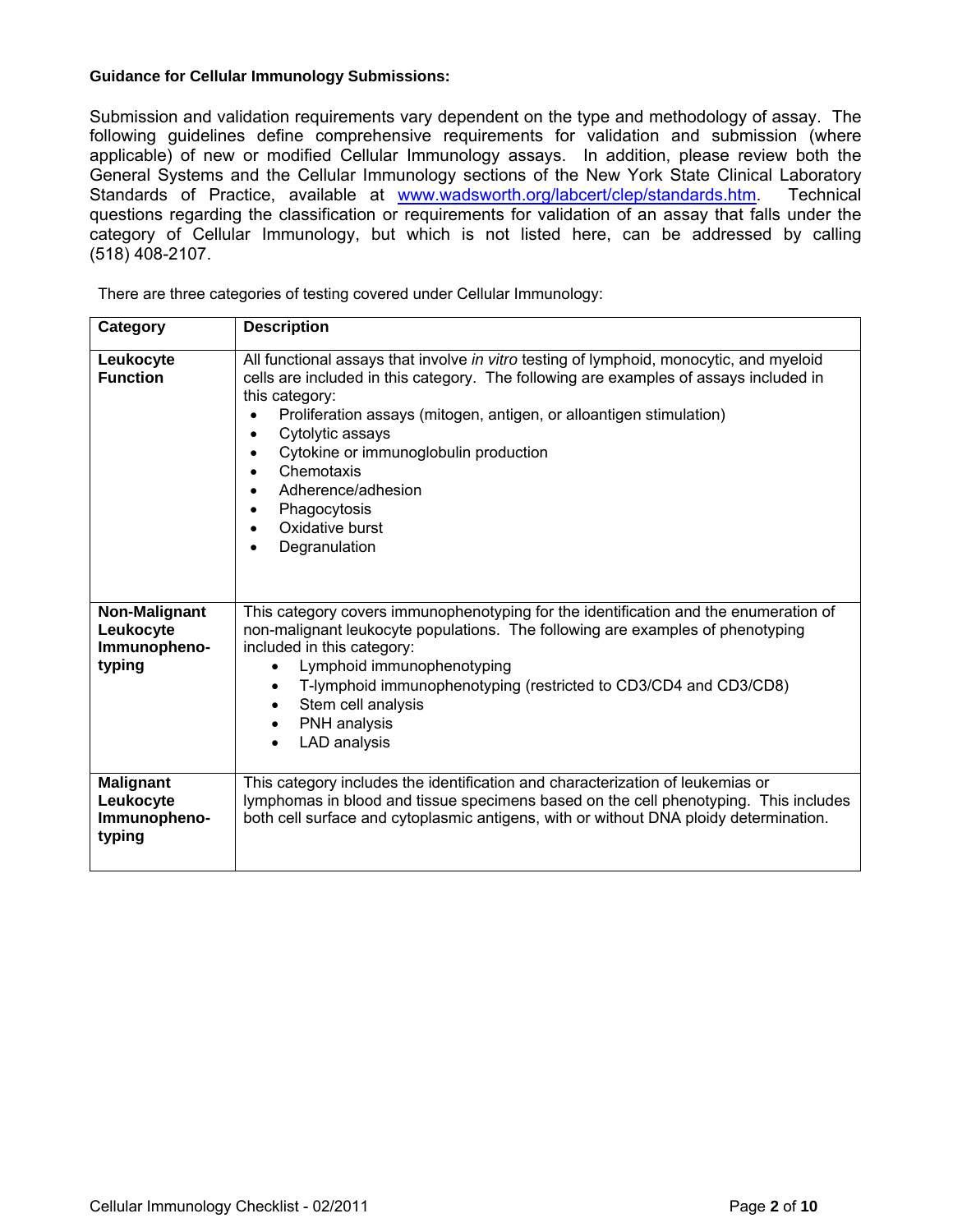## **SECTION 2: PLEASE REFER BELOW FOR SUBCATEGORY-SPECIFIC REQUIREMENTS.**

All assays require submission of a comprehensive standard operating procedure and supporting validation materials, unless otherwise noted. When adding the category of Cellular Immunology to a new or existing permit, on-site survey is required. An on-site survey is not required for each assay prior to patient testing if the laboratory holds the applicable permit category.

#### **Leukocyte Function**

- Values listed are the minimum sample numbers required.
- Normal ranges annual upkeep: routine testing (RT)≥ 50 test/yr.; non-routine testing (nonRT)< 50 test/yr
- Validations for equipment changes and lab relocations assume no change to the assay; otherwise follow guidance for Modified Assay Validation, see Section 3.4.
- *Note 1*: Approval of proliferation assays will be final only after successful submission of the SOP and validation materials, and the successful participation in a New York State proficiency test for lymphoid proliferation.

|                                                                                                                     |              | Submission for review and approval is<br>required using these Guidelines and<br>Checklist. |                                                     |               | Maintain<br>documentation for<br>review during on-site<br>inspection. |                                                          | Submit Notification of<br>Change in Laboratory<br>Location form to<br>CLEP. Maintain<br>validation materials<br>for review during on-<br>site inspection |
|---------------------------------------------------------------------------------------------------------------------|--------------|--------------------------------------------------------------------------------------------|-----------------------------------------------------|---------------|-----------------------------------------------------------------------|----------------------------------------------------------|----------------------------------------------------------------------------------------------------------------------------------------------------------|
|                                                                                                                     | Submit SOPM? | (total / abnormals)<br>New Assay<br>Validation                                             | (total / abnormals)<br>Modified Assay<br>Validation | Normal ranges | Normal ranges-<br><b>Annual upkeep</b><br>RT/nonRT                    | Validation for<br>(normals only)<br>Equipment<br>Changes | (normals only)<br>Relocation<br>Validation<br>for Lab                                                                                                    |
| Proliferation <sup>1</sup> including<br>Mitogen; Alloantigen; or<br>Antigen<br>(baseline and for each<br>stimulant) | yes          | 25/5                                                                                       | 25/5                                                | 25            | 25/<br>Each run                                                       | 5                                                        | $\overline{5}$                                                                                                                                           |
| <b>Cytokine production</b><br>(per cytokine; baseline and<br>for each stimulant)                                    | yes          | 25/5                                                                                       | 25/5                                                | 25            | 25/<br>Each run                                                       | 5                                                        | $\overline{5}$                                                                                                                                           |
| <b>Cytolytic Activity</b><br>(per effector type<br>and target)                                                      | yes          | 25/5                                                                                       | 25/5                                                | 25            | 25/<br>Each run                                                       | 5                                                        | $\overline{5}$                                                                                                                                           |
| <b>Chemotaxis</b><br>(per chemokine)                                                                                | yes          | 25/5                                                                                       | 25/5                                                | 25            | 25/<br>Each run                                                       | 5                                                        | $\overline{5}$                                                                                                                                           |
| Adherence/<br><b>Adhesion</b><br>(per biomarker; baseline<br>and for each stimulant)                                | yes          | 25/5                                                                                       | 25/5                                                | 25            | 25/<br>Each run                                                       | 5                                                        | $\overline{5}$                                                                                                                                           |
| Phagocytosis<br>(per effector and target)                                                                           | yes          | 25/5                                                                                       | 25/5                                                | 25            | 25/<br>Each run                                                       | 5                                                        | $\overline{5}$                                                                                                                                           |
| <b>Oxidative Burst</b><br>(per ROS probe; baseline<br>and for each stimulant)                                       | yes          | 25/5                                                                                       | 25/5                                                | 25            | 25/<br>Each run                                                       | 5                                                        | $\overline{5}$                                                                                                                                           |
| Degranulation<br>(per released product)                                                                             | yes          | 25/5                                                                                       | 25/5                                                | 25            | 25/<br>Each run                                                       | 5                                                        | $\overline{5}$                                                                                                                                           |
| Other:                                                                                                              | yes          | 25/5                                                                                       | 25/5                                                | 25            | 25/<br>Each run                                                       | 5                                                        | $\overline{5}$                                                                                                                                           |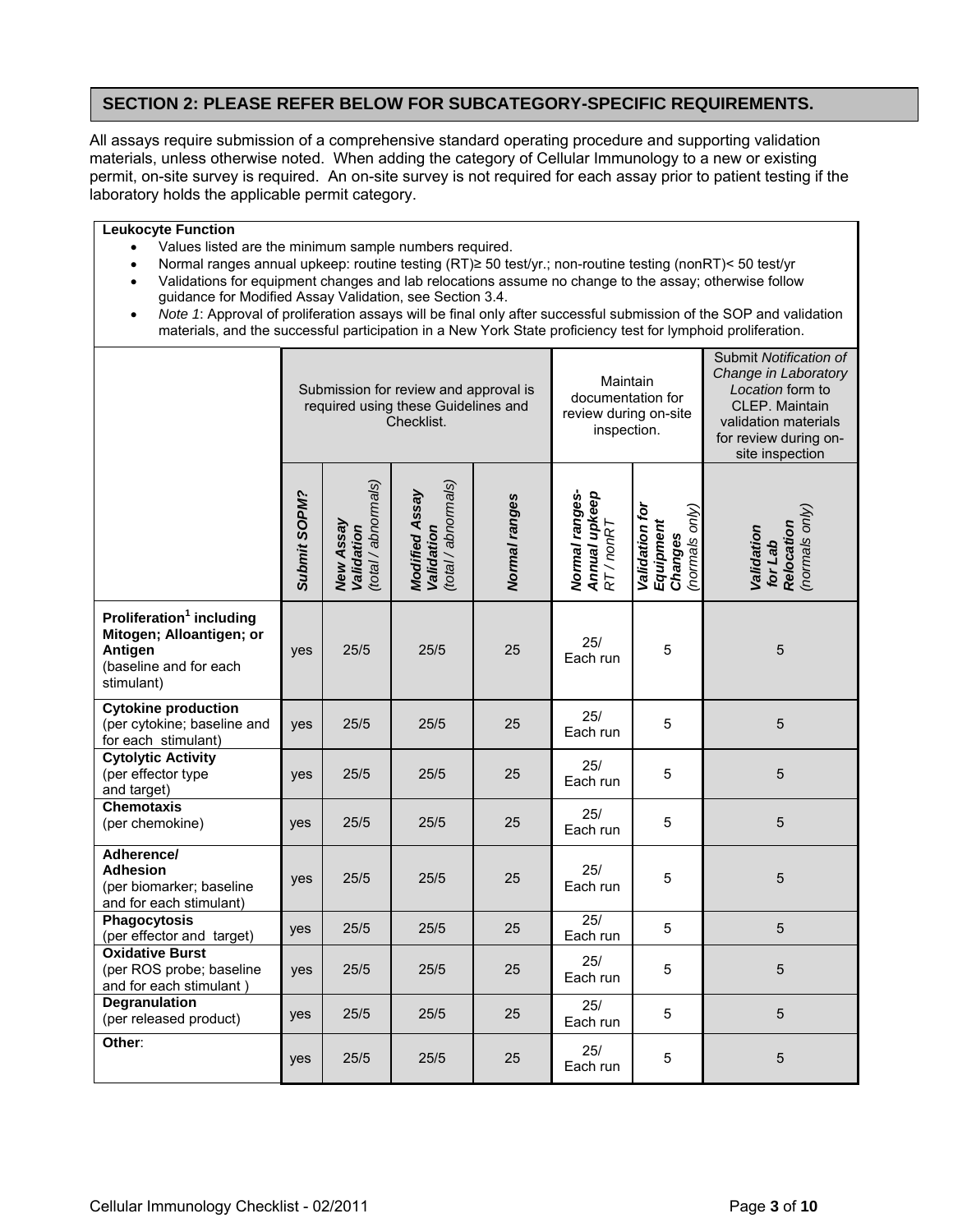#### **Non- Malignant Leukocyte Immunophenotyping**

- Values listed are the minimum sample numbers required.
- Normal ranges annual upkeep: routine testing (RT)≥ 50 test/yr.; non-routine testing (nonRT)< 50 test/yr
- Validations for equipment changes and lab relocations assume no change to the assay; otherwise follow guidance for Validation for Assay Modification, see Section 3.4.
- *Note 1*: Approval of Lymphoid and T-lymphoid Immunophenotyping assays will be final only after successful submission of the SOP and validation materials, and the successful participation in the appropriate New York State proficiency test.
- *Note 2*: If the assay is FDA-cleared/approved and used without modifications, submission of the SOP and validation materials is not required; however validation/verification materials should be available for review during on-site inspection.

|                                                                | Submission for review and approval is<br>required using these Guidelines and<br>Checklist. |                                                 |                                                           |               | Maintain validation for<br>review during on-site<br>inspection. |                                                          | Submit Notification of<br>Change in Laboratory<br>Location form to<br><b>CLEP. Maintain</b><br>validation materials for<br>review during on-site<br>inspection |
|----------------------------------------------------------------|--------------------------------------------------------------------------------------------|-------------------------------------------------|-----------------------------------------------------------|---------------|-----------------------------------------------------------------|----------------------------------------------------------|----------------------------------------------------------------------------------------------------------------------------------------------------------------|
|                                                                | Submit SOPM?                                                                               | New Assay<br>Validation<br>abnormals)<br>(tota) | Modified Assay<br>Validation<br>abnormals)<br>$(t$ otal / | Normal ranges | Normal ranges-<br>Annual upkeep<br>RT/nonRT                     | Validation for<br>(normals only)<br>Equipment<br>Changes | (normals only)<br>Relocation<br>Validation<br>for Lab                                                                                                          |
| Lymphoid<br>Immunophenotyping <sup>1,2</sup><br>(per subset)   | yes                                                                                        | 25/5                                            | 25/5                                                      | 25            | 25/<br>Each run                                                 | 5                                                        | 5                                                                                                                                                              |
| T-Lymphoid<br>Immunophenotyping <sup>1,2</sup><br>(per subset) | yes                                                                                        | 25/5                                            | 25/5                                                      | 25            | 25/<br>Each run                                                 | 5                                                        | 5                                                                                                                                                              |
| <b>PNH</b> analysis<br>(per biomarker)                         | yes                                                                                        | 10/5                                            | 10/5                                                      | 25            | 25/<br>Each run                                                 | 5                                                        | 5                                                                                                                                                              |
| <b>LAD analysis</b><br>(per biomarker)                         | yes                                                                                        | 25/5                                            | 25/5                                                      | 25            | 25/<br>Each run                                                 | 5                                                        | 5                                                                                                                                                              |
| Other:                                                         | yes                                                                                        | 25/5                                            | 25/5                                                      | 25            | 25/<br>Each run                                                 | 5                                                        | 5                                                                                                                                                              |

| Stem Cell analysis <sup>1,2</sup><br>$\bullet$<br>$\bullet$<br>quantification.<br>$\bullet$ | Values listed are the minimum sample numbers required per specimen type to be tested by the laboratory.<br>Note 1: Approval of Stem Cell assays will be final only after successful submission of the validation<br>materials and the successful participation in the New York State proficiency test for CD34 <sup>+</sup> stem cell<br>Note 2: Please complete and submit the Add/Delete FDA-Approved Test form for each stem cell assay.<br>Full submission of the validation materials for FDA-cleared/approved tests used without modification is<br>not required, but all documentation must be available for review during on-site inspection. All other stem<br>cell tests require full submission of validation materials. |                                                             |                                                                       |                                            |
|---------------------------------------------------------------------------------------------|-------------------------------------------------------------------------------------------------------------------------------------------------------------------------------------------------------------------------------------------------------------------------------------------------------------------------------------------------------------------------------------------------------------------------------------------------------------------------------------------------------------------------------------------------------------------------------------------------------------------------------------------------------------------------------------------------------------------------------------|-------------------------------------------------------------|-----------------------------------------------------------------------|--------------------------------------------|
| Submit SOPM?<br>specir<br>type)<br>œ                                                        |                                                                                                                                                                                                                                                                                                                                                                                                                                                                                                                                                                                                                                                                                                                                     | Modificati<br>specin<br>Validation<br>Assay<br>type)<br>Jac | controls<br>multilev<br><b>commerc</b><br>Equipm<br>alidatio<br>Chang | alidatic<br>controls<br>multilev<br>commer |
| Yes                                                                                         | 5                                                                                                                                                                                                                                                                                                                                                                                                                                                                                                                                                                                                                                                                                                                                   | 5                                                           | 5                                                                     | 5                                          |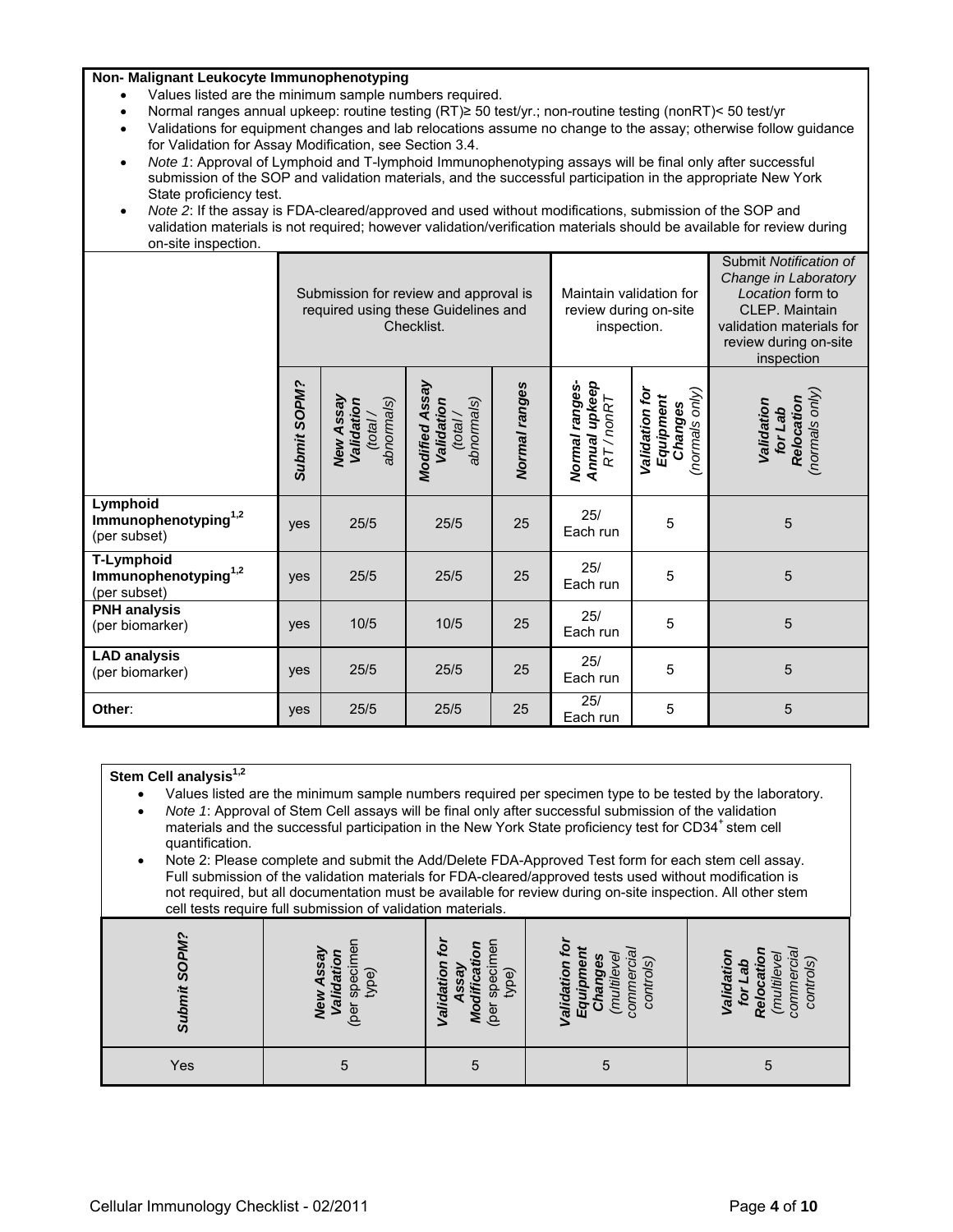**Malignant Leukocyte Immunophenotyping** 

- Values listed are the minimum sample numbers required.
- Validations for equipment changes and lab relocations assume no change to the assay; otherwise follow guidance for Validation for Assay Modification, see Section 3.4.
- *Please note:* Approval of malignant leukocyte immunophenotyping assays will be final only after successful submission of the SOP and validation materials, and the successful participation in the appropriate New York State proficiency test.

|                                                   |              | Submission for review and approval<br>is required using these Guidelines | and Checklist.                                  |               |                                      | Maintain validation for<br>review during on-site<br>inspection. | Submit Notification of Change in<br>Laboratory Location form to CLEP.<br>Maintain validation materials for<br>review during on-site inspection |
|---------------------------------------------------|--------------|--------------------------------------------------------------------------|-------------------------------------------------|---------------|--------------------------------------|-----------------------------------------------------------------|------------------------------------------------------------------------------------------------------------------------------------------------|
|                                                   | Submit SOPM? | abnormals<br>sleunou)<br>alidatic<br>d<br>New                            | (normals/abno<br>alidation<br>mals)<br>Modified | Normal ranges | upkeep<br>səɓue.<br>Normal<br>Annual | ٥<br>(normals)<br>Changes<br>Equipme<br>Validation              | ē<br>(normals<br>Reloca<br>Validation                                                                                                          |
| <b>Malignancy</b><br><b>Panels</b><br>(per panel) | yes          | 5/5                                                                      | 5/5                                             | 25            | 10                                   | 5                                                               | 5                                                                                                                                              |

#### $\overline{a}$ **SECTION 3: COMPLETE THIS ENTIRE SECTION AND PROVIDE ALL REQUIRED ATTACHMENTS FOR ASSAYS INDENTIFIED ABOVE REQUIRING SUBMISSION OF ALL VALIDATION MATERIALS**

Please submit the following information, organized with an index or table of contents, as numbered or tabbed attachments as indicated below. If an item is not included, indicate the reason. Indicate the **page numbers and/or tabs where** the items and/or attachments can be found. **SUBMISSIONS THAT ARE NOT ORGANIZED AS DESCRIBED MAY BE RETURNED AND THE REVIEW SIGNIFICANTLY DELAYED.**

## **Section 3.1: Standard Operating Procedures Manual (SOPM)**

 The Standard Operating Procedure (SOP) should be written so that any technologist (after training) can refer to the manual to perform the assay and properly describe the results to produce the report for accurate interpretation of the analysis. An acceptable format should be similar to that found in the Clinical and Laboratory Standards Institute (CLSI) guidelines GP02-A5. The final document must include all requirements detailed in the NYS Clinical Laboratory Standards of Practice, SOPM S2 standard.

 Clearly written procedures for laboratory-developed or modified commercialized assays (FDAcleared/approved or non-FDA cleared/approved) are essential for proper test performance. Submission and validation requirements vary dependent on the type and methodology of assay.

| Page/Tab | <b>General SOPM Requirements</b>                                                                                                    |  |  |  |  |  |
|----------|-------------------------------------------------------------------------------------------------------------------------------------|--|--|--|--|--|
|          | The intended purpose and principle of the assay                                                                                     |  |  |  |  |  |
|          | Specimen requirements, including the following:                                                                                     |  |  |  |  |  |
|          | Requirements for patient preparation prior to sample collection                                                                     |  |  |  |  |  |
|          | Appropriate anticoagulant(s) for blood and bone marrow specimen collection and<br>saline/media for tissue stability post collection |  |  |  |  |  |
|          | Acceptable sample age, temperature, and quantity                                                                                    |  |  |  |  |  |
|          | Storage and handling requirements<br>٠                                                                                              |  |  |  |  |  |
|          | Rejection criteria and procedure                                                                                                    |  |  |  |  |  |
|          | A complete reagent listing including the source and catalog number for all reagents and complete                                    |  |  |  |  |  |
|          | preparation, storage, shelf life, and handling instructions.                                                                        |  |  |  |  |  |
|          | A complete listing of the required equipment and supplies. (Centrifuge and rotor heads must be                                      |  |  |  |  |  |
|          | identified, or the required g-force must be delineated in the instructions.)                                                        |  |  |  |  |  |

#### **Page/Tab General SOPM Requirements**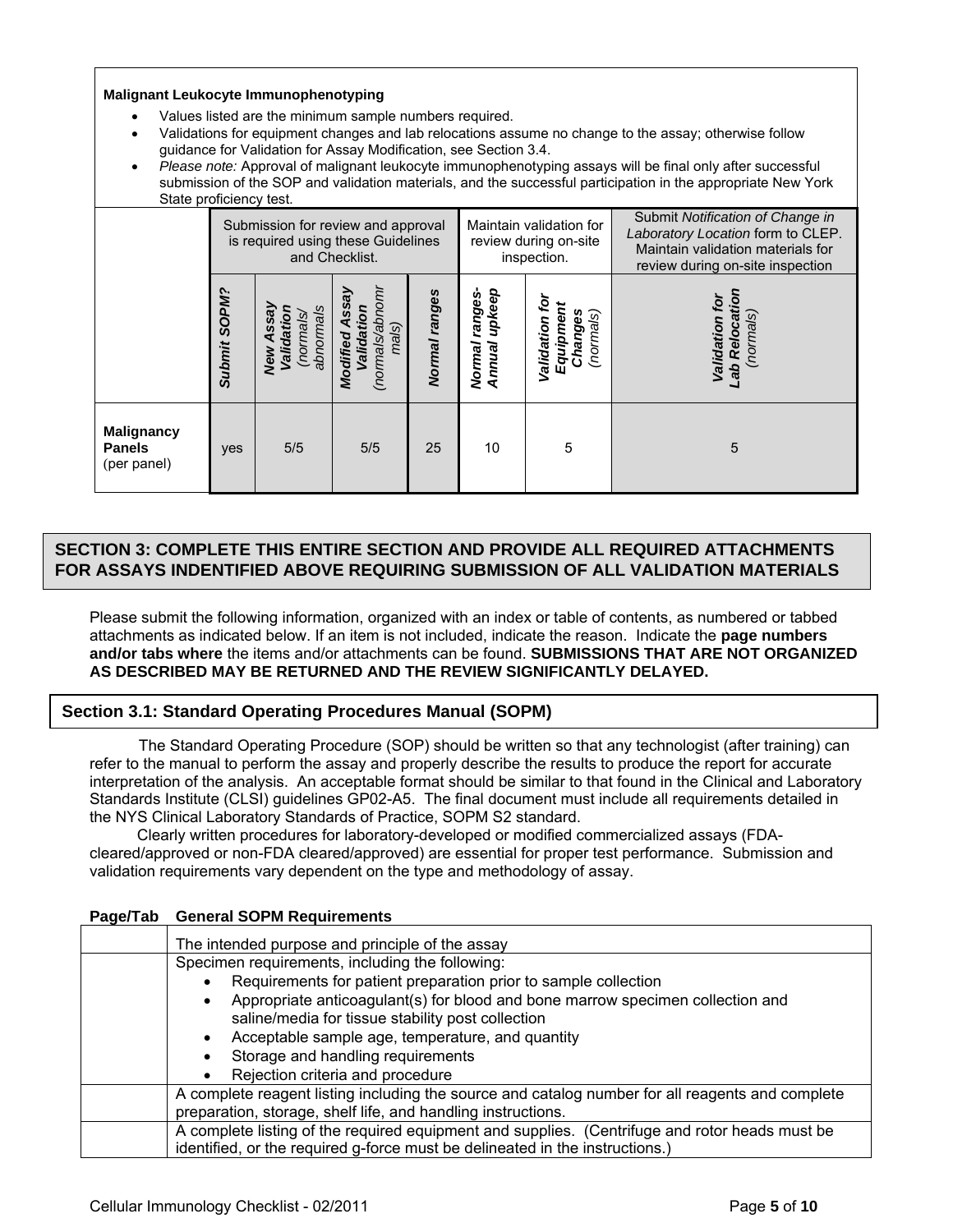| Quality control procedures for the assay, including assay and equipment calibration and QC<br>requirements for assay acceptability                                                              |
|-------------------------------------------------------------------------------------------------------------------------------------------------------------------------------------------------|
| Step by step procedure for performing the assay including the use of methodological controls                                                                                                    |
| Instructions for reporting results including calculation of the results, reportable ranges, and<br>procedures in the event of abnormal or flagged results                                       |
| Any miscellaneous information pertinent to the performance of the assay, including limitations,<br>influencing factors, sources of errors, and special precautions                              |
| Method references                                                                                                                                                                               |
| <b>Leukocyte Function Assay SOPM Requirements</b>                                                                                                                                               |
| Please review Cellular Immunology Standards CI6 - CI18 to ensure procedural compliance with all standards.                                                                                      |
| Inclusion of a positive control from a healthy donor in each assay run and/or each assay plate                                                                                                  |
| Instructions for checking the viability of the specimen(s). Noting the degree of viability necessary<br>for acceptability and the basis for the cursor setting defining viable from non-viable. |
| Assay-specific quality control requirements                                                                                                                                                     |
| For assays that are analyzed via flow cytometry, complete instructions for instrument setup and<br>sample acquisition and analysis must be provided for review                                  |
| Non-Malignant Leukocyte Immunophenotyping Assay SOPM Requirements                                                                                                                               |
| Please review Cellular Immunology Standards CI22- CI43 to ensure procedural compliance with all standards.                                                                                      |
| Quality control procedures for setup and maintenance of the flow cytometer                                                                                                                      |
| Anticoagulant-specific specimen age guidelines (some assays may have shorter specimen age<br>requirements)                                                                                      |
| 30 hours for specimen collected in tri-potassium EDTA                                                                                                                                           |
| 48 hours for specimens collected in ACD or sodium heparin<br>$\bullet$                                                                                                                          |
| Guidelines for the acceptable time limits between staining, analysis, and storage of (fixed) samples                                                                                            |
| Instructions for the acquisition and analysis of samples, including the minimum number of events<br>that must be collected and appropriate population gating                                    |
| Assay-specific QC requirements                                                                                                                                                                  |
| <b>Malignant Leukocyte Assay SOPM Requirements</b>                                                                                                                                              |
| Please review Cellular Immunology Standards CI44- CI58 to ensure procedural compliance with all standards.                                                                                      |
| Quality control procedures for set-up and maintenance of the flow cytometer                                                                                                                     |
| Specimen acceptance guidelines including instructions for verifying the viability of the specimen<br>after specimen processing into single cell suspensions                                     |
| Instructions for the acquisition and analysis of samples, including the minimum number of events<br>that must be collected and appropriate population gating                                    |
| Analysis QC requirements                                                                                                                                                                        |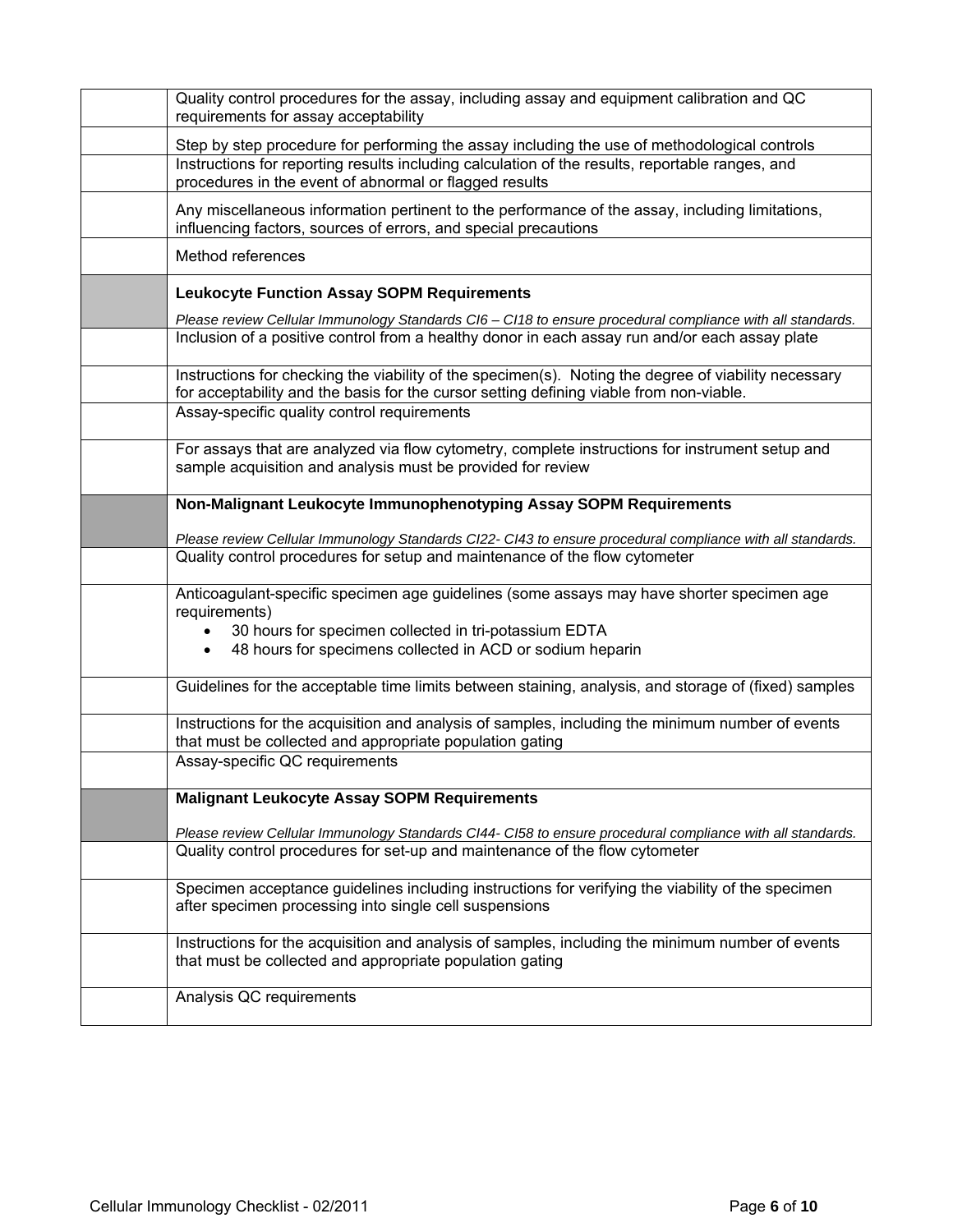## **Section 3.2: Requisition and Reporting**

## **Page/Tab General Requirements**

| A sample requisition                                                                                                                                                                                                                                                                                                                                                                                                                                                                                                                                                                                                                                                                                                                                                                                                                                                                                                                                                                                                                                                                                 |
|------------------------------------------------------------------------------------------------------------------------------------------------------------------------------------------------------------------------------------------------------------------------------------------------------------------------------------------------------------------------------------------------------------------------------------------------------------------------------------------------------------------------------------------------------------------------------------------------------------------------------------------------------------------------------------------------------------------------------------------------------------------------------------------------------------------------------------------------------------------------------------------------------------------------------------------------------------------------------------------------------------------------------------------------------------------------------------------------------|
| Example reports should be provided in the submission demonstrating typical reporting conditions<br>for the type of assay, minimally providing examples of an abnormal/positive result and<br>normal/negative result. To be in compliance with New York State Clinical Laboratory Regulation<br>Subpart 58-1.11 and the Post Examination Standard, Reporting Sustaining Standard of Practice 1<br>(Reporting S1): Report<br>Content, all laboratory reports must include the following information:<br>Patient name and other identification (DOB, medical record number, etc.)<br>The name of the person or institution referring the specimen<br>$\bullet$<br>Laboratory name and address<br>The date and hour when the specimen was originally collected by the physician or other<br>$\bullet$<br>authorized person<br>The date and hour the specimen was received in the testing laboratory<br>$\bullet$<br>The date the specimen was tested<br>The result of the laboratory test or test(s)<br>$\bullet$<br>Normal values, reference intervals, or similar method for identifying normal values |
|                                                                                                                                                                                                                                                                                                                                                                                                                                                                                                                                                                                                                                                                                                                                                                                                                                                                                                                                                                                                                                                                                                      |
| <b>Leukocyte Function Report Requirements</b>                                                                                                                                                                                                                                                                                                                                                                                                                                                                                                                                                                                                                                                                                                                                                                                                                                                                                                                                                                                                                                                        |
| Reports must include:<br>Patient identifiers<br>Specimen information<br>Date and time of sample receipt<br>$\bullet$<br>Viability of specimens prior to the start of the assay<br>$\bullet$<br>Interpretation of the sample response<br>$\bullet$                                                                                                                                                                                                                                                                                                                                                                                                                                                                                                                                                                                                                                                                                                                                                                                                                                                    |
| Non-Malignant Leukocyte Immunophenotyping Report Requirements                                                                                                                                                                                                                                                                                                                                                                                                                                                                                                                                                                                                                                                                                                                                                                                                                                                                                                                                                                                                                                        |
| Report must include:<br>Patient identifiers<br>$\bullet$<br>Specimen information<br>$\bullet$<br>Marker results<br>$\bullet$<br>Result interpretation (or out of range indicators)<br>$\bullet$<br>Normal range (% and/or absolutes values)<br>$\bullet$                                                                                                                                                                                                                                                                                                                                                                                                                                                                                                                                                                                                                                                                                                                                                                                                                                             |
| <b>Malignant Leukocyte Immunophenotyping Report Requirements</b>                                                                                                                                                                                                                                                                                                                                                                                                                                                                                                                                                                                                                                                                                                                                                                                                                                                                                                                                                                                                                                     |
| Report must include:<br><b>Patient identifiers</b><br>Specimen information<br>Viability of specimen prior to flow cytometric analysis<br>Marker results<br>Diagnosis or characterization including lineage and stage                                                                                                                                                                                                                                                                                                                                                                                                                                                                                                                                                                                                                                                                                                                                                                                                                                                                                 |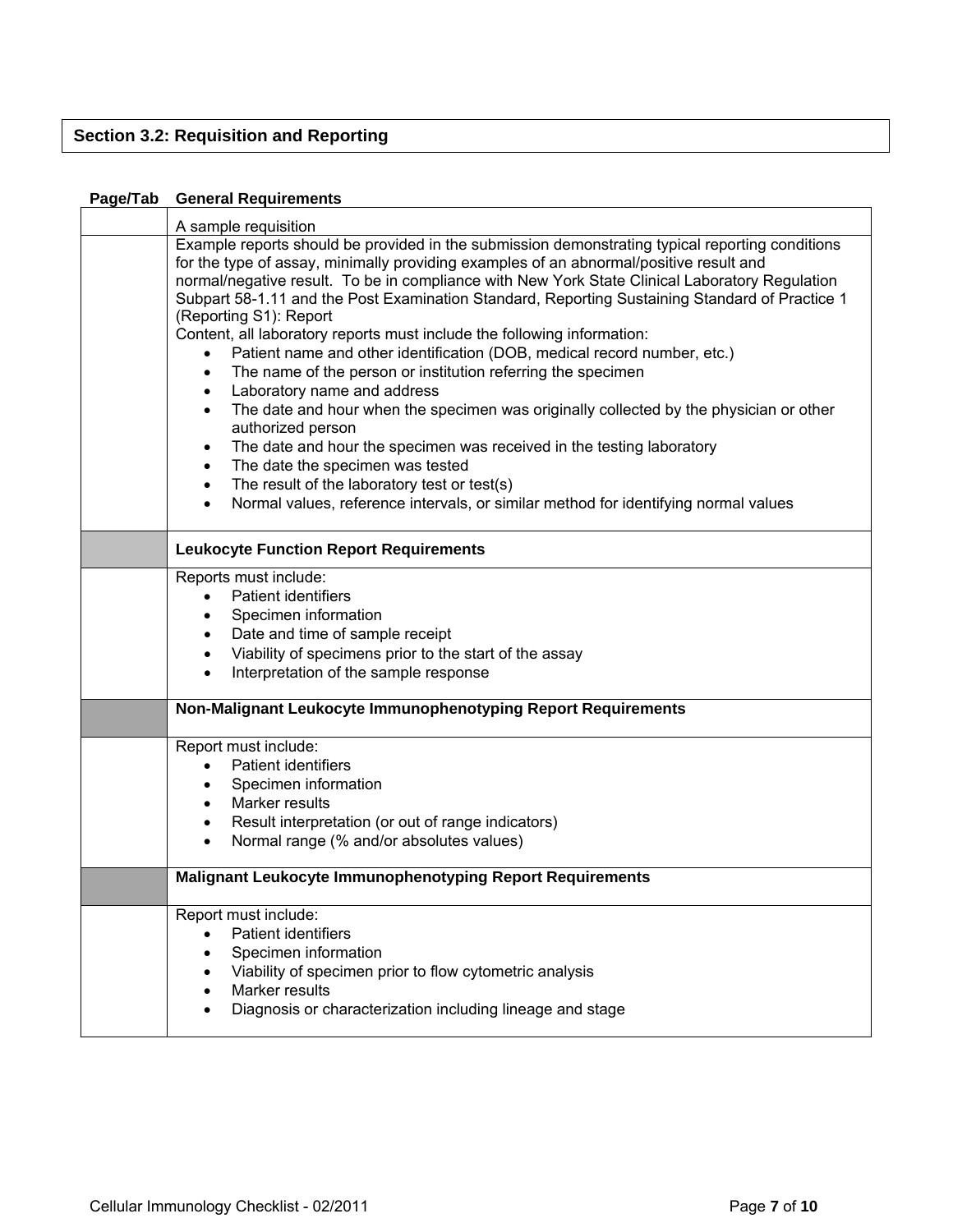| ayu raw | ochoral nogali chichts                                                                                                                                                             |
|---------|------------------------------------------------------------------------------------------------------------------------------------------------------------------------------------|
|         | Copies of references listed in the standard operating procedure<br>Copies of the current package inserts for the assay's commercially distributed test kit(s) and/or<br>reagent(s) |
|         | Practitioner and patient educational materials                                                                                                                                     |
|         | Clinical indications for testing, including, where appropriate, the prevalence and description of the<br>medical condition                                                         |
|         | Copy of client instructions for specimen collection and transportation requirements                                                                                                |

## **Page/Tab General Requirements**

## **Section 3.4: Validation Protocol and Data**

The validation data should include the analysis of normal and abnormal specimens that are collected to establish assay performance and verify the normal reference range for a particular parameter, e.g., absolute number of CD4<sup>+</sup> T cells. The minimum number of specimens required for validation of an assay vary dependent on the assay; for detailed information on the number of samples required please refer to the **Category Requirements Table** above.

Requirements for newly developed assays-

- Laboratory-derived normal ranges from "healthy" individuals similar to the expected patient population in age, sex, and ethnicity.
- The determined reference (normal) range should be similar to published values, and the expected values obtained using samples from healthy individuals. (For example, "normal adult peripheral blood lymphocytes should have  $CD4^+$  cells but few or no  $CD10^+$  cells.)
- For assay validations, abnormal specimen submissions may include samples from qualified proficiency test providers, split samples from a CLIA-approved laboratory, and/or samples generated in-house. If the abnormal samples are generated in-house, the submission must clearly state how these specimens were generated and tested. However, it is preferred that the abnormal samples are obtained from either PT or split sample analysis. The submission must include data analysis (minimally instrument printouts) in addition to example patient reports for these analyses.

Requirements for modifications to previously established/approved laboratory assays-

- Split (normal and abnormal) sample analysis demonstrating performance utilizing the old and the revised procedure.
- Results from the two assays should produce comparable patient outcomes. If not, the laboratory must calculate new normal ranges for the new procedure and indicate on patient reports that a new procedure has been implemented (include date), which could result in a non-biological change in the patient's longitudinal status.

Requirements for equipment/relocation validations-

 Normal specimens analyzed after the equipment/relocation changes must agree with previously determined laboratory-derived normal ranges. If not, the laboratory must calculate new normal ranges and indicate on patient reports that a procedural change has occurred (include date), which could result in a non-biological change in the patient's longitudinal status.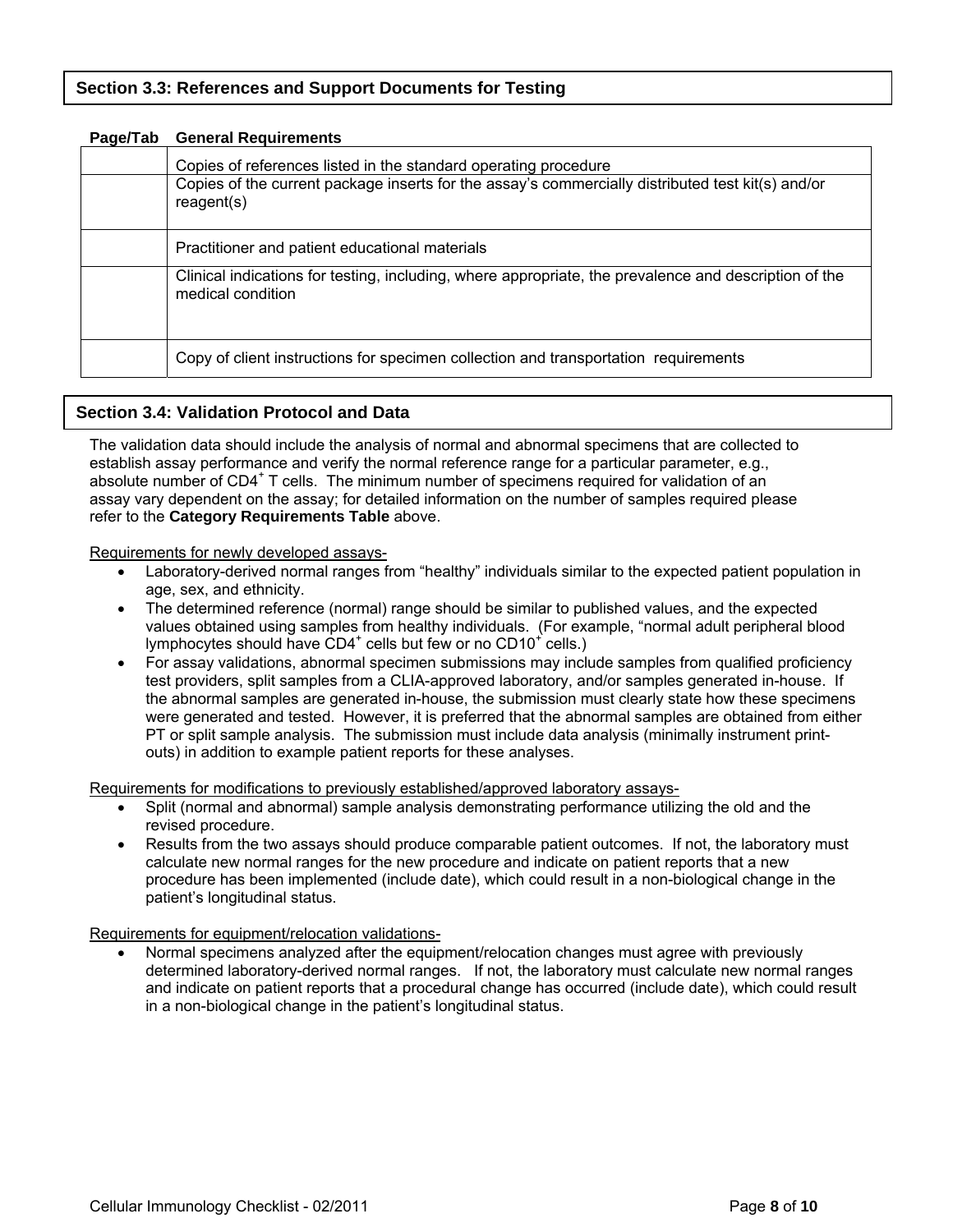#### **Pre-examination**

Please note: Validations for specimen age cut-offs post collection require comparison with fresh specimens (0-4hr) to determine the laboratory's delay prior to testing analysis. A minimum of five normal specimens and five abnormal specimens shall be used to make these specimen integrity determinations and all data shall be submitted for section review.

| Page/Tab |                                                                                                                                                                                                                                                                                                                                                          |
|----------|----------------------------------------------------------------------------------------------------------------------------------------------------------------------------------------------------------------------------------------------------------------------------------------------------------------------------------------------------------|
|          | Analyte and specimen matrix stability                                                                                                                                                                                                                                                                                                                    |
|          | Specimen transport conditions                                                                                                                                                                                                                                                                                                                            |
|          | Storage time and temperature                                                                                                                                                                                                                                                                                                                             |
| Page/Tab | <b>Examination</b><br>Please note: assay validation requirements are listed below for both Leukocyte Function and Flow Cytometric<br>Immunophenotyping assays. In the event there is overlap (e.g., a functional assay that is analyzed by flow<br>cytometry) both sets of validation requirements apply.                                                |
|          | <b>Leukocyte Function Assays</b>                                                                                                                                                                                                                                                                                                                         |
|          | A) Accuracy<br>i) Verification must be supplied for a normal specimen showing that the result obtained falls<br>within the established normal range, which is in agreement with published reference ranges. In<br>addition, the initial established normal range must be comparable to that reported for similar<br>methods and population demographics. |
|          | <b>B) Precision</b><br>i) Intra-assay: five specimens using three replicate analyses. For microplate-based assays<br>replicate analyses for each sample should be contained on the same microplate.                                                                                                                                                      |
|          | ii) Inter-assay precision: five specimens assayed in singlicate over five separate assays. For<br>microplate-based assays, these five specimens should be analyzed by plating the same samples<br>on five different plates and evaluating the results for plate to plate differences in the results.                                                     |
|          | C) Reportable Range<br>i) Values for both the lower end (unstimulated values) and upper end (maximum values) of the<br>reportable range must be determined. If applicable, the saturation value for a particular assay<br>must also be determined.                                                                                                       |
|          | D) Reference/Normal range verification<br>(Please refer to the Category Requirements Tables for additional information)<br>i) Reference ranges should reflect the target population (e.g., child vs adult).                                                                                                                                              |
|          | ii) Annual reference range verification is required.                                                                                                                                                                                                                                                                                                     |
|          | E) Analytical Sensitivity (refer to Section 2 for additional information)<br>i) The minimum number of cells required for each assay and/or stimulant must be determined to<br>achieve a statistically significant difference between the unstimulated and stimulated results.                                                                            |
|          | F) Analytical Specificity (refer to Section 2 for additional information)<br>i) In those assays in which measurement of a particular analyte is used as the result (e.g.,<br>Cytokine Production assays), validation of the assay must demonstrate that there is <5% cross-<br>reactivity in the measurement of the target analyte.                      |
|          | Flow Cytometric Immunophenotying Assays (Non-malignant and Malignant)                                                                                                                                                                                                                                                                                    |
|          | A) Accuracy<br>i) Commercial controls (multi-levels, if possible) when available of the same matrices; results<br>must be consistent with manufacturer's assayed value ranges                                                                                                                                                                            |
|          | ii) Laboratory derived normal sample value(s) within the normal range of appropriate and<br>consistent, published, normal ranges (pediatric vs. adult vs. geriatric)                                                                                                                                                                                     |